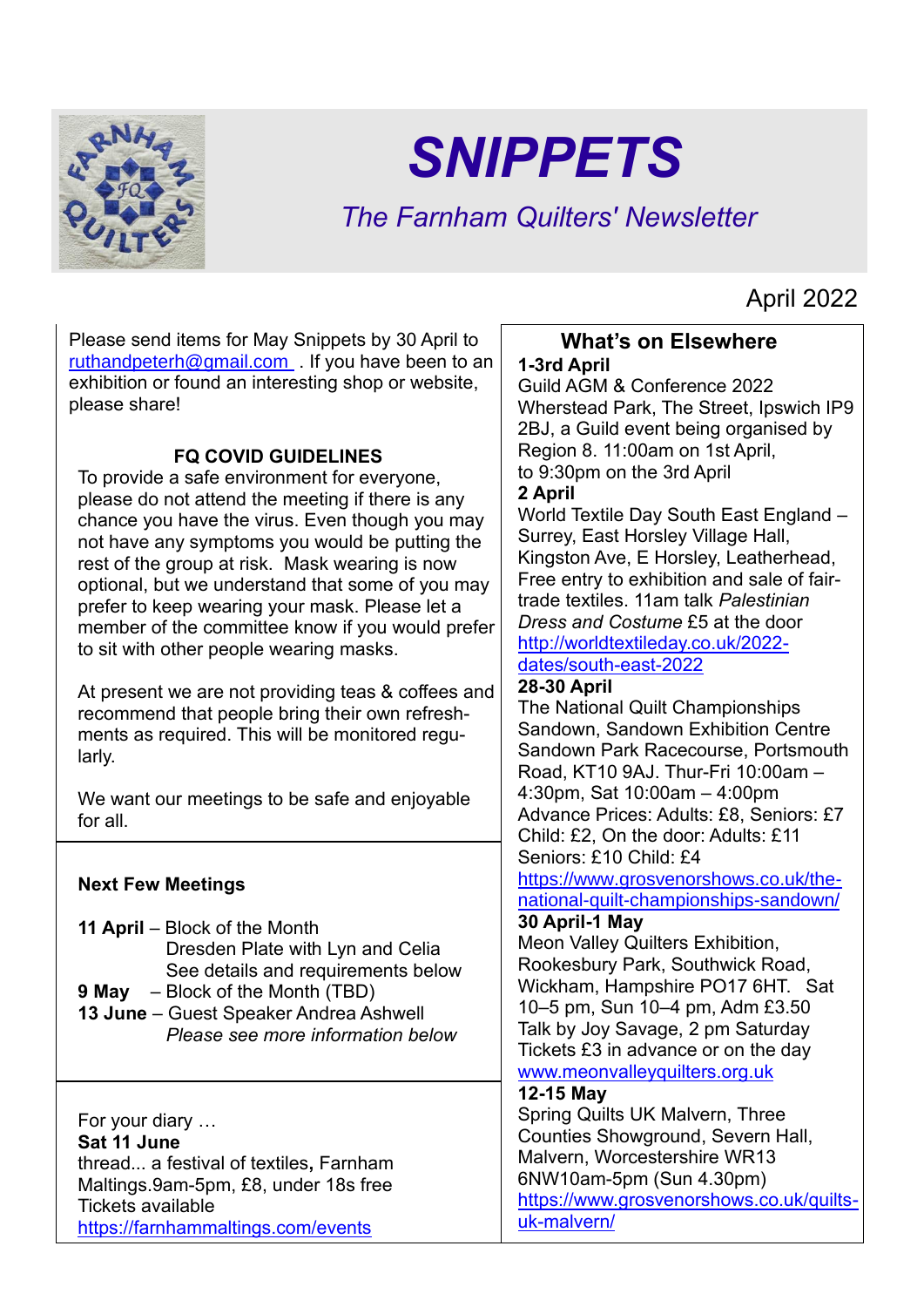#### **Last Month's Meeting**

Natalie introduced a new member – another Margaret and thanked everyone for their hard work. Photos were going onto the website. Brigitte's book sale raised £87.50 (see below). Natalie suggested we should make up a 'to do' list to help people organising future Maltings exhibitions. Natalie also reminded members that the 2022 Challenge, *My Garden*, should be handed in at the October meeting/AGM.

Many thanks to Sheila for showing those who had never done Log Cabin how to do it and reminding those who hadn't done it for a few years. A fun evening was had by all. Next month's activity will be a Dresden Plate block with Lyn.



#### **Message from the Committee**

The committee would like to thank everybody for all their help at the Maltings, which seemed to be very successful. Brigitte's sale of books raised £85.85 and this has been rounded up to £90 and donated to Farnham Assist is a charity for older people in Farnham.

We would also like to get a feel for how many people use the Farnham Quilters Website. It is built on old technology, and we are struggling to maintain it to a professional standard. It will cost us £75 to renew, so if having a website is important to the group, we are going to need help to maintain it.

But there are alternative options like using Facebook. For those of you on Facebook but haven't joined the FQ group please do so on<https://www.facebook.com/groups/143458490437324> You will be asked the following question:

#### *"Please let us know your interest in Farnham Quilters"*

So just say member. I am having a look at how interactive I can make it, with reminders for meetings and events.

We do have people on the Facebook group that aren't members as we may be able to get them to join us for a sewing day or a speaker night, even if they don't join the group.

Please let me know your thoughts.

Thanks – Natalie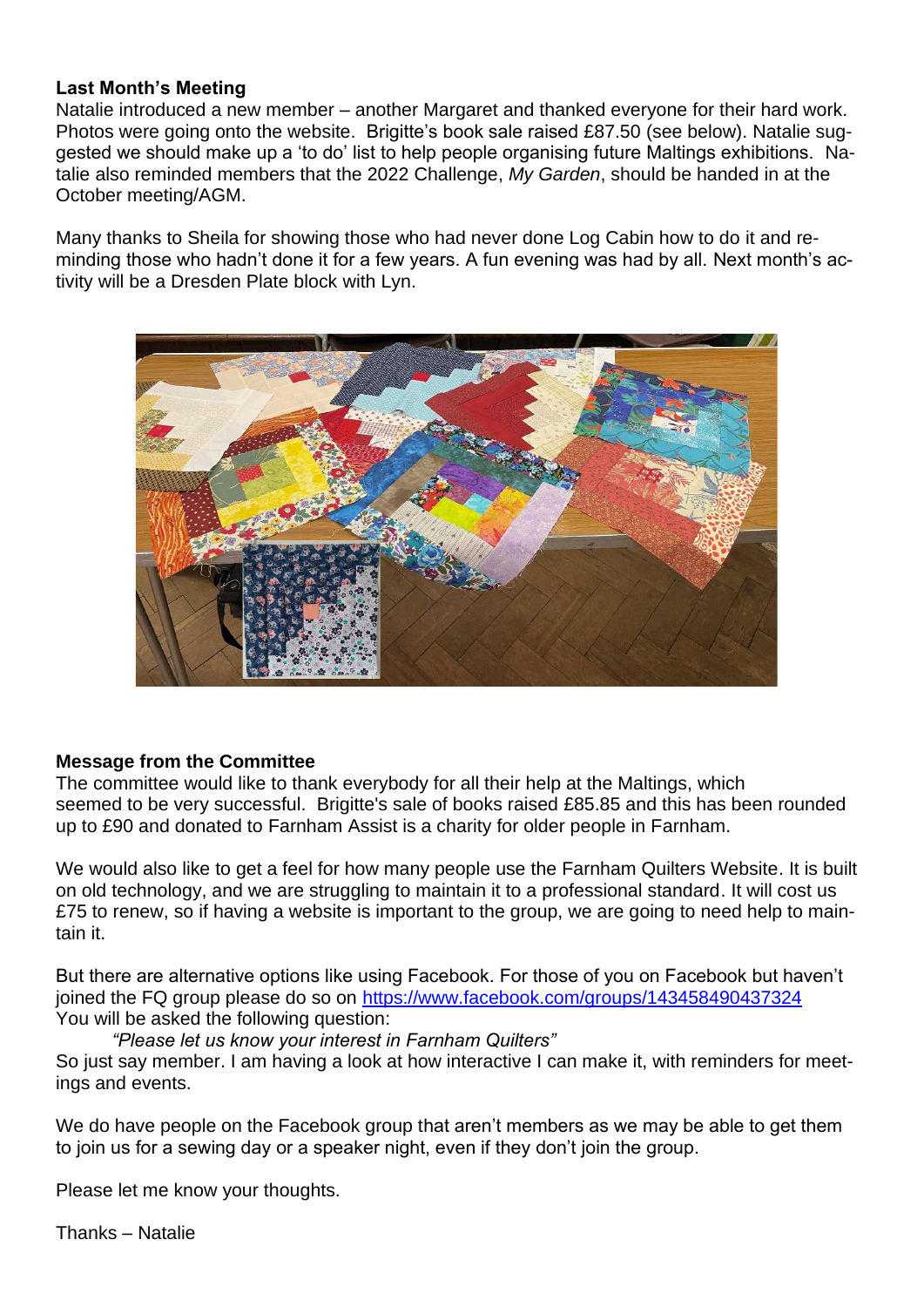#### **Maltings**

Message from Caroline Pearce, Craft coordinator, Farnham Maltings:

#### Dear All,

Thank you all so much for all your marvellous displays it was wonderful to have all your fantastic hard work on display this year we missed it so much last year! Please do spread the word about the maltings mini quilts it would be lovely to have more in over the year, our plan is to make them into bunting for the glass entrance so we will need lots more to create this!

Please save the date for 2023 Sunday 15<sup>th</sup> Jan.

[https://farnhammaltings.com/artists-and-makers/craft/festivals/quilters-fabric-sale/quilters](https://farnhammaltings.com/artists-and-makers/craft/festivals/quilters-fabric-sale/quilters-fair-maltings-mini-quilt-2-1-1-1)[fair-maltings-mini-quilt-2-1-1-1](https://farnhammaltings.com/artists-and-makers/craft/festivals/quilters-fabric-sale/quilters-fair-maltings-mini-quilt-2-1-1-1)

#### **Block of the Month – April Meeting**

Lyn and Celia will be demonstrating and discussing the traditional 'Dresden Plate' technique. If you would like to start one at the meeting, you will need about 12 fabric scraps roughly 6½" x 3½", either matching, co-ordinating or 'scrappy'.



#### **Speaker, 13 June Meeting: Andrea Ashwell.**

You are welcome to invite friends and guests who would be interested in joining us for this meeting. The charge of £5.00 per guest. Please forward the details below to anyone you think might like to come:

#### **Monday 13TH June – 19:30 / £5.00**

#### **The Spire Church, South Street, Farnham, Surrey, GU9 7QU**

Please join Farnham Quilters for an evening with Andrea and her amazing quilts.

A little about Andrea in her own words -

I was born in Germany, and I am married to an Englishman. We have lived in Wiltshire for well over 20 years. When I was in my twenties I discovered the joys of quilting and started to find out all that I could about the craft, making my first quilt in the mid-1980s. After exploring English Piecing, I went on to learn about other methods - but it had always been my dream to make a wholecloth quilt. I constantly sought out classes (wherever they might be) which I felt could increase my skills until I was finally ready to design my first wholecloth quilt. You'll find some images of the quilts I have made since then in my gallery pages. Then I was invited – for the very first time - to teach at Midsomer Quilting. Word quickly spread and I haven't looked back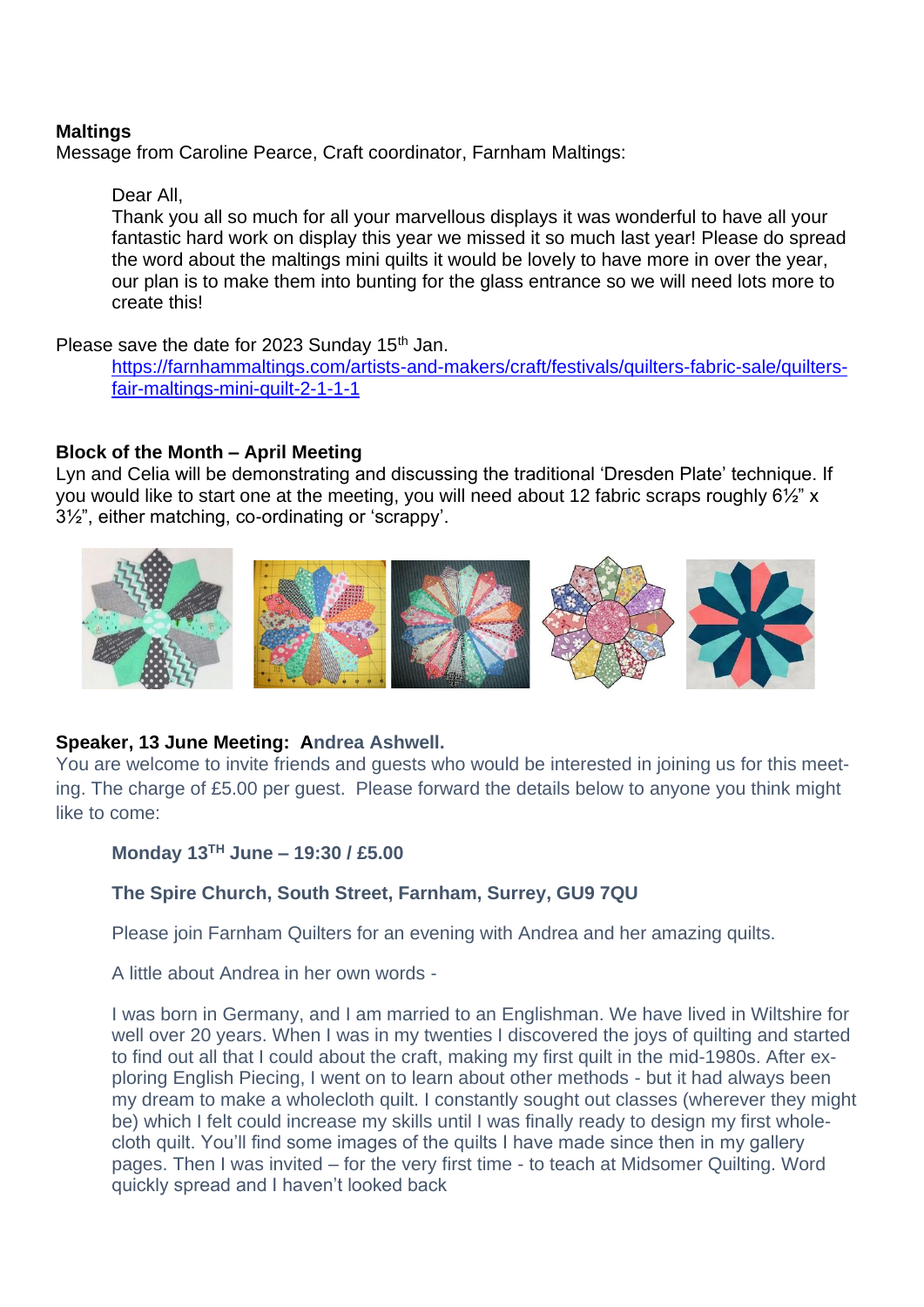### **Guild News**

#### **Lullingstone Quilt & Craft Festival 2022**

15<sup>th</sup> - 17 July This event runs from and will take place at Lullingstone Castle, Eynsford, Kent, DA4 0JA. It is a Guild event organised by Jan Allston, [exhibitionorg\\_reg2@quiltersguild.org.uk.](mailto:exhibitionorg_reg2@quiltersguild.org.uk)

#### **From Jan Alston, Region 2 Newsletter**

#### **Ukraine**

I had an ail from one of our quilters asking if anyone in the southeast is co-ordinating efforts to get cot and child quilts to arriving Ukrainian refugees coming to the UK? Rather like the Linus Project. She said she would very much like to contribute to something like this. If you have heard of anyone doing this please let me know and I will pass the information on. Jan Allston [allston.towers@hotmail.co.uk.](mailto:allston.towers@hotmail.co.uk)

If you would like a free quilt pattern to support Ukraine then look here:

[https://sewcanshe.com/peace-for-ukraine-free-sunflower-quilt](https://allstontowers.us19.list-manage.com/track/click?u=b50a36d1ba7e176926f31d5ff&id=1f1f03a2e9&e=1266911d88)[pattern/](https://allstontowers.us19.list-manage.com/track/click?u=b50a36d1ba7e176926f31d5ff&id=1f1f03a2e9&e=1266911d88)

Peace for Ukraine – free sunflower quilt pattern **[free quilt patterns](https://sewcanshe.com/free-quilt-patterns/)** | **[misc](https://sewcanshe.com/sewing-blog/)**



#### **Hand-painted fabric design by Matthew John**

As new member of the Quilters' Guild I'm delighted to announce the launch of my new fabric design company Ombre and it's first collection of twelve original patterns.

My interest in quilting began when I lived in New Zealand but it was during lockdown that I fully embraced my passion for pattern design and first explored the possibility of transposing them onto fabric. I would like to think the twelve varied designs featured in the launch collection provide a refreshing new look at fabric design and that as experienced quilters' you might use them as a tool to further your creativity.

I look forward to meeting you all, perhaps at The Festival of Quilts where I plan to take a trade stand. In the meantime, if you have any questions or suggestions concerning the website or my designs, I'm sure your feedback would be informative, and I'd welcome it. I also have an Instagram page you can link to on the follow section of the website [www.ombrecollection.com](https://4092u.r.ag.d.sendibm3.com/mk/cl/f/okl0LpshP895FZhaEFGnd4_ArdCtPGGbc5v_VqiJ72kOLos7-ben1rRSVy-fTuLpkZwKmPvo1mc3pu7TMIdOuqeiOGaprXbpFTKFMT743TS_vjEA-a5AMMAFB9TdulYnYj5JdAs-qtgydn8EnmL9Hbbo5QKaQzGjoeHP6C26QutYAvrzHfyTmP12BejmiuwtRltgYFN9rezEwLaQBrvhc8hspymtUcg97d-vRrlWLcQdH_fGmQD3D7lvw5ncKswAZQn54n0xOL8NAkCiYwpM7jx0wDzY4tH6SFw5JScbrCRIWqFP3fsqn76c-BInv9THHKKspJ-K-Q) Lastly there is a **10% Quilters' Guild discount code QG10** at the website check out should you be tempted. Matthew John,



**Ombre** 10 Market Place, NE46 1ZG, Hexham

**\*\*\*\*\***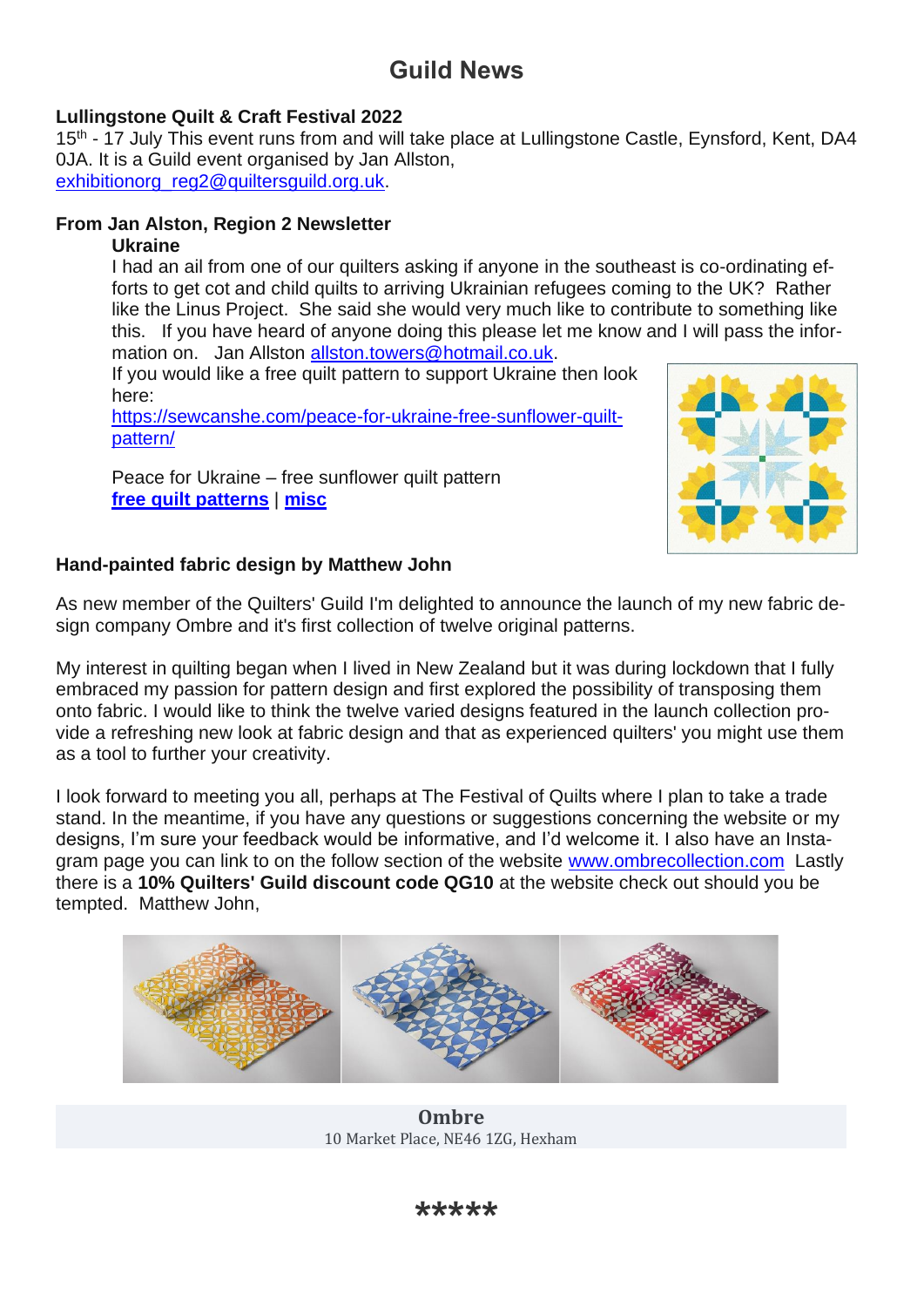#### **Quilt Fabrics for Ukraine**

Extract from Cotton Patch Newsletter 27 March

It is difficult to comprehend how, in the 21st century, we have yet another war in Europe, but there is no denying the trauma and suffering of the Ukrainian people as they flee the bullets and bombs. On a positive note, it is inspiring to see how many people are offering help to the refugees and many people are looking at how they can use their skills to make a difference. For those children who have had to flee with nothing but the clothes they are wearing, the gift of a quilt is a source of comfort and we know that some of our customers are already getting creative on a local level to make this happen.

[If you are thinking of doing the same you may be interested to know that we have a selec](https://cottonpatch.us10.list-manage.com/track/click?u=59b515a0beaf2d96d9ab8b083&id=cdc023aa90&e=e3080015e7)[tion of some of our child-friendly fabrics that we are offering at £3/m off our regular](https://cottonpatch.us10.list-manage.com/track/click?u=59b515a0beaf2d96d9ab8b083&id=cdc023aa90&e=e3080015e7)  [price.](https://cottonpatch.us10.list-manage.com/track/click?u=59b515a0beaf2d96d9ab8b083&id=cdc023aa90&e=e3080015e7) You can find these under our new Quilts for Ukraine page. If you decide to make a quilt to donate, please do send us a picture if you are happy for us to feature it on our social media.

cottonpatch.co.uk

#### **2022 Programme**

| 2022 |          | <b>Meetings Mtg Activities</b>           | <b>Hale Days</b> | <b>Sewing Days</b>                           | <b>Other Significant Dates</b> |                                                                 |
|------|----------|------------------------------------------|------------------|----------------------------------------------|--------------------------------|-----------------------------------------------------------------|
| Jan  | 10 Jan   | Zoom Meeting                             |                  |                                              |                                |                                                                 |
| Feb  | 14 Feb   | Maltings preparation                     | 07 Feb           | <b>United Quilters</b>                       |                                |                                                                 |
| Mar  | 14 Mar   | <b>BOM - Log Cabin</b><br>(Sheila)       |                  |                                              | 13 Mar                         | <b>Farnham Maltings Quilters Fair</b>                           |
| Apr  | 11 April | <b>BOM - Dresden Plate</b><br>(Lyn)      |                  |                                              | $28 - 30$<br>April             | National Quilt Championships<br>Sandown                         |
| May  | 09 May   | <b>BOM - TBD</b>                         | 09 May           | <b>United Quilters</b>                       |                                |                                                                 |
| Jun  | 13 June  | Andrea Ashwell                           | 18 Jun           | <b>Farnham Quilters</b><br>- Blocks          |                                | <b>Threads Festival of Textiles</b><br>11 June Farnham Maltings |
| Jul  | 11 July  | <b>BOM</b> - Flying Dutch-<br>man (Vera) |                  |                                              |                                |                                                                 |
| Aug  | 08 Aug   | <b>BOM - TBD</b>                         |                  |                                              | $18 - 21$<br>August            | <b>Festival of Quilts</b><br><b>NEC Birmingham</b>              |
| Sep  | 12 Sep   | <b>BOM - TBD</b>                         | 10 Sep           | <b>Farnham Quilters</b><br>Quilt as you go   |                                |                                                                 |
| Oct  | 10 Oct   | <b>AGM</b><br><b>Return of Challenge</b> |                  |                                              |                                |                                                                 |
| Nov  | 14 Nov   | <b>TBD</b>                               | 19 Nov           | <b>Farnham Quilters</b><br>- Finishing quilt |                                |                                                                 |
| Dec  | 12 Dec   | Christmas activity                       |                  |                                              |                                |                                                                 |

BOM = Block of the Month

TBD = To Be Determined